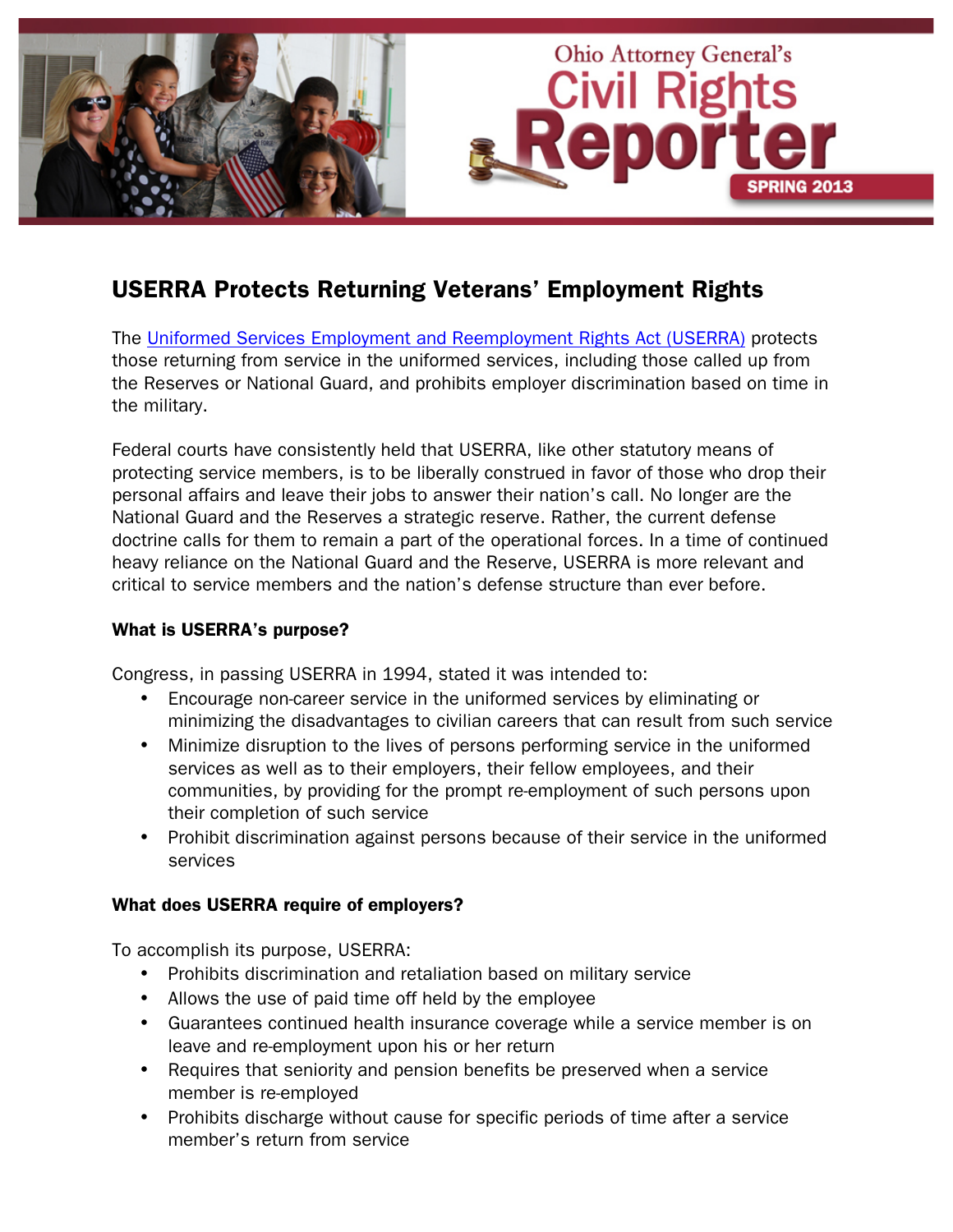### Which employers are covered?

USERRA applies to all employers incorporated or otherwise organized in the United States and all employers controlled by entities organized in the United States, including foreign employers (unless a foreign employer's compliance with USERRA would violate the laws applicable in its foreign workplace). It also applies to U.S. operations of foreign employers. It applies regardless of the size of the employer's workforce.

## Who is protected?

USERRA applies to all U.S. citizens, nationals, or permanent resident aliens who are employed in the United States or in a foreign country by a U.S. employer. It applies regardless of how long an employee has been working with an employer. The act protects covered employees on leave in the "uniformed services," which include the Army, Navy, Marine Corps, Air Force, and Coast Guard and their reserve components, the Army and Air National Guards, and the commissioned corps of the Public Health Service.

Protection is afforded to employees who report for active duty, active duty training, initial active duty for training, inactive duty training, full-time National Guard duty, and/or absence to determine fitness to perform service. The employee's service must be "honorable" to enjoy protection under USERRA.

### When is a claim timely?

USERRA, enacted in 1994, was not provided a separate statute of limitations. Until the 2008 amendment, 28 U.S.C. §1658(a)'s four-year statute of limitations applied. USERRA was amended in 2008 by the Veterans' Benefits Improvement Act (VBIA), which determined there shall be no limit on the period for filing a complaint or claim. This amendment does not apply retroactively.

## How do employees assert USERRA's protections?

In order to take advantage of USERRA's protections, employees must give prior notice of military service to their civilian employer. Written notice is not required, but it is strongly recommended. Additionally, in order to be protected by USERRA, the employee's period of military service cannot exceed five cumulative years. Military service during wartime, a period of national emergency declared by the President, or periodic and special Reserve/National Guard training do not count toward the five-year calculation. The fiveyear clock restarts when a service member changes civilian employers.

#### How is USERRA enforced?

The U.S. Department of Labor, Veterans' Employment and Training Service, (DOL-VETS) is responsible for the implementation, administration, and enforcement of USERRA. Individuals who believe their USERRA rights have been violated may file a complaint with DOL-VETS. As part of the complaint process, a DOL-VETS investigator will collect and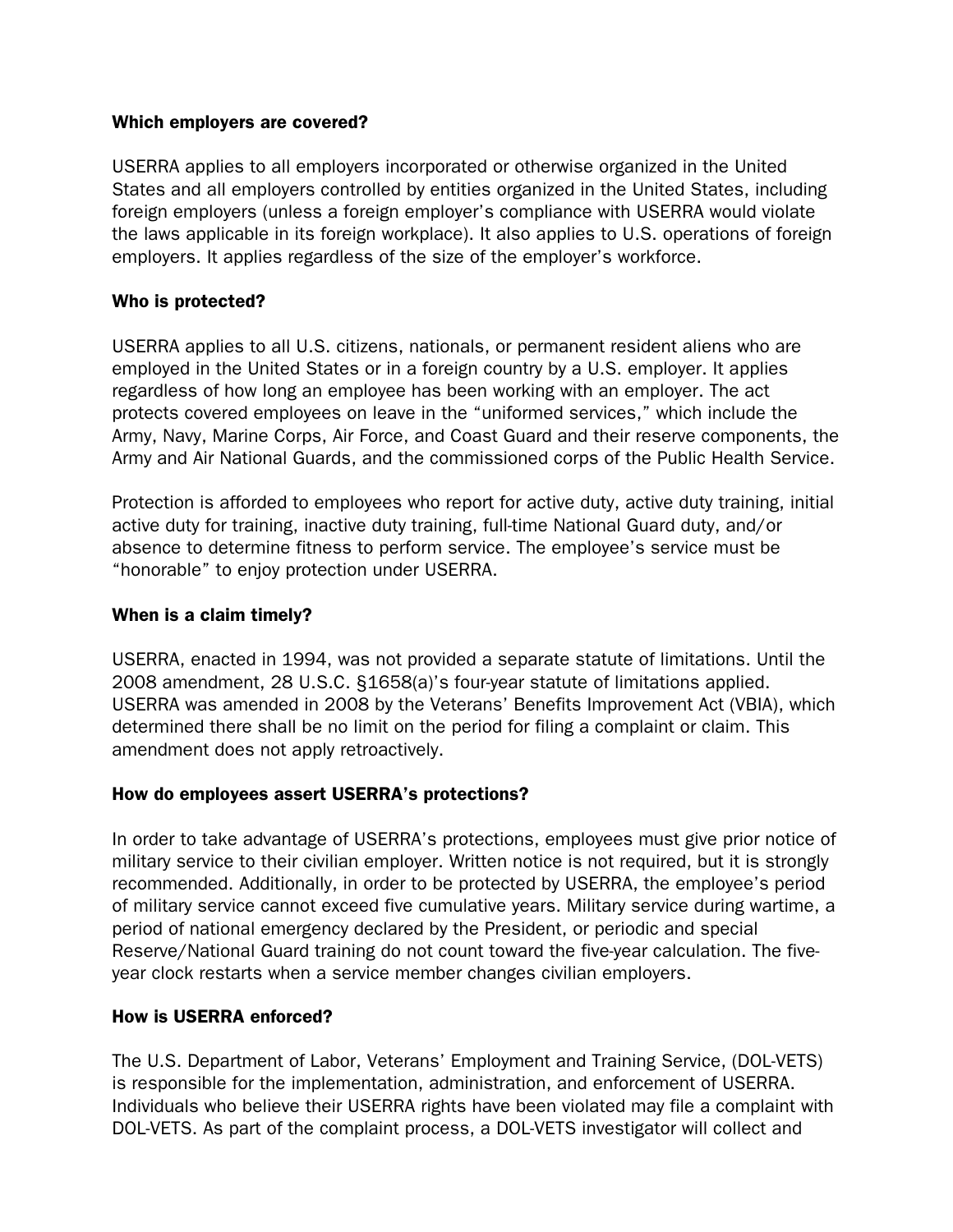review evidence and conduct witness interviews necessary to resolve the complaint. If the claimant is dissatisfied with the outcome of the claim, he or she may request referral of the matter to the U.S. Department of Justice (DOJ) for further review and possible representation. It is important to note, however, that DOJ may decline referral and representation if the individual has retained private counsel or received assistance from an attorney in attempting to resolve his or her USERRA claim.

### What are some recent judicial and administrative decisions involving USERRA rights?

Inferences of hostility to military service: The U.S. Supreme Court, in an 8-0 opinion, denied judgment for the employer where there was evidence that the human resources vice president relied on accusations of immediate supervisors to discharge the employee and there was evidence the supervisors were motivated by hostility toward the employee's military obligations, thereby upholding a "cat's paw" discrimination claim. Staub v. Proctor Hospital, 131 S. Ct. 1186 (2011). Visit the [U.S. Supreme Court](http://www.supremecourt.gov/opinions/10pdf/09-400.pdf) website to view the entire opinion.

**Promotion and seniority issues:** Police Officer Brian Benvie, an Army Reservist who served on deployments to Kosovo, Iraq, and Kuwait, missed taking promotion exams for sergeant and lieutenant due to active military duty. When he eventually took the exam, he found others were promoted ahead of him even though he scored better. His matter was referred to the Justice Department, which secured a settlement that included \$32,000 in back pay, a promotion, and retroactive seniority.

**Seniority and retaliation:** After returning from deployment, Army Reservist Theresa Slater returned to her job as a security officer in Missouri. Upon her return, however, she discovered that her employer had changed her status to that of a new employee, which cost her 13 years of seniority and required her to retake company training courses. After Slater filed a USERRA complaint to regain her lost seniority, she was terminated for a minor infraction of company policy. She amended her complaint to include retaliation. In arbitration, Slater received her original job back with her seniority restored and more than \$20,000 in back pay.

Re-employment, promotional, and retirement issues: While a claimant was deployed in Iraq, the Highland Park (Mich.) Fire Department promoted three firefighters with less seniority and refused to promote the claimant upon his return. In a settlement, the claimant's wages and benefits were adjusted from the time of the promotion to the date of his return to work.

In another case, the Justice Department settled with United Airlines, which had made pension contributions at a minimum level during a claimant's deployment instead of, as USERRA requires, "in the same manner and to the same extent the allocation occurs for other employees during the period of service." Under the terms of the settlement, the claimant was fully compensated for all deficient pension payments, plus any associated earnings.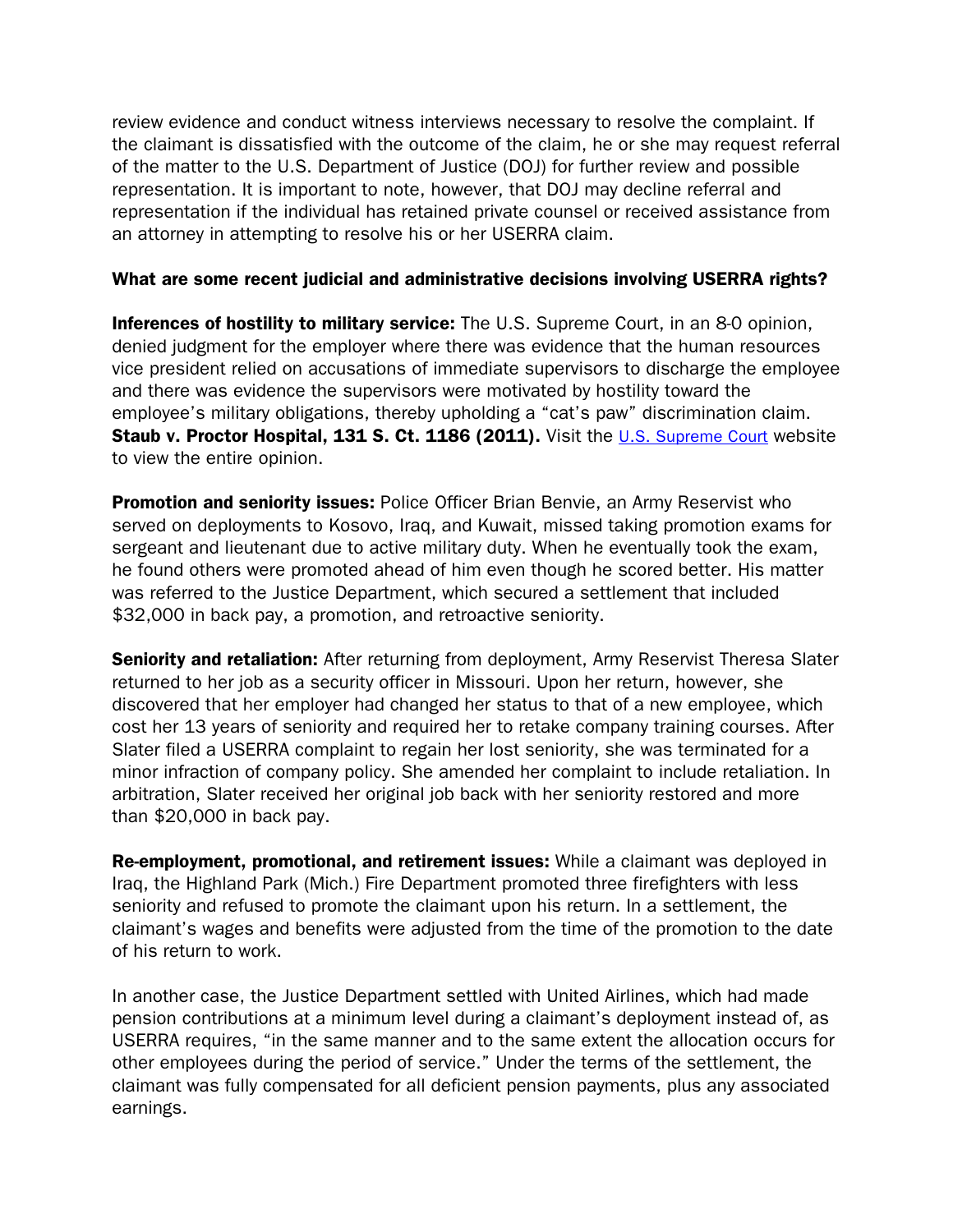## Introducing the Civil Rights Reporter

Welcome to the first issue of the *Civil Rights Reporter*, an Ohio Attorney General's Office newsletter aimed at raising awareness of Ohio's laws against discrimination as well as important civil rights issues and cases.

The newsletter will be sent twice a year, and we encourage you to forward it to others who may find the information valuable. (For best results, please use the forward button at the bottom of the *Civil Rights Reporter* e-mail you received.)

Appropriately, this first issue coincides with National Fair Housing Month, an observance that has occurred annually since April 1969, the first anniversary of Congress' passage of the Fair Housing Act. The act prohibits discrimination in the sale, rental, and financing of housing based on race, religion, national origin, and (as amended) sex, handicap, and family status. In fact, as you will read in a Q&A with Attorney General Mike DeWine in this issue, the attorney general led efforts to add family status to the act when he served in the U.S. House of Representatives.

The Civil Rights Reporter's audience includes attorneys who practice civil rights law; staff of fair housing organizations, urban leagues, and similar organizations that advocate for civil rights; law school students; and others interested in this subject.

The Ohio Attorney General's Civil Rights Section, by law, represents the Ohio Civil Rights Commission. The staff includes a section chief and 10 assistant attorneys general who work throughout the state. They handle about 400 cases annually in the administrative forum, common pleas courts, and courts of appeals.

Most cases come to the Attorney General's Office through the commission's administrative process, governed by Ohio Revised Code Section 4112. It serves individuals who believe they have been discriminated against in the areas of housing, employment, public accommodation, higher education disability issues, or credit. The commission has jurisdiction over allegations of discrimination based on military status, disability, sex, religion, race, ancestry, color, age, national origin, and familial status (the presence of children younger than 18 in housing cases only).

The Ohio Civil Rights Commission's services and processes are spelled out on its website at [www.crc.ohio.gov/.](http://www.crc.ohio.gov/) Matters not resolved through the commission's conciliation process are referred to the Ohio Attorney General's Office, where the first step is to try to resolve the situation informally. If that is unsuccessful, the section prepares the case for trial or administrative hearing and continues to represent the commission through any subsequent appeals. The office also defends the commission's decisions not to proceed with cases in which it finds no probable cause.

The Civil Rights Section also works to educate the public about Ohio's anti-discrimination laws. Staff members train groups of all sizes, tailoring the subject matter to each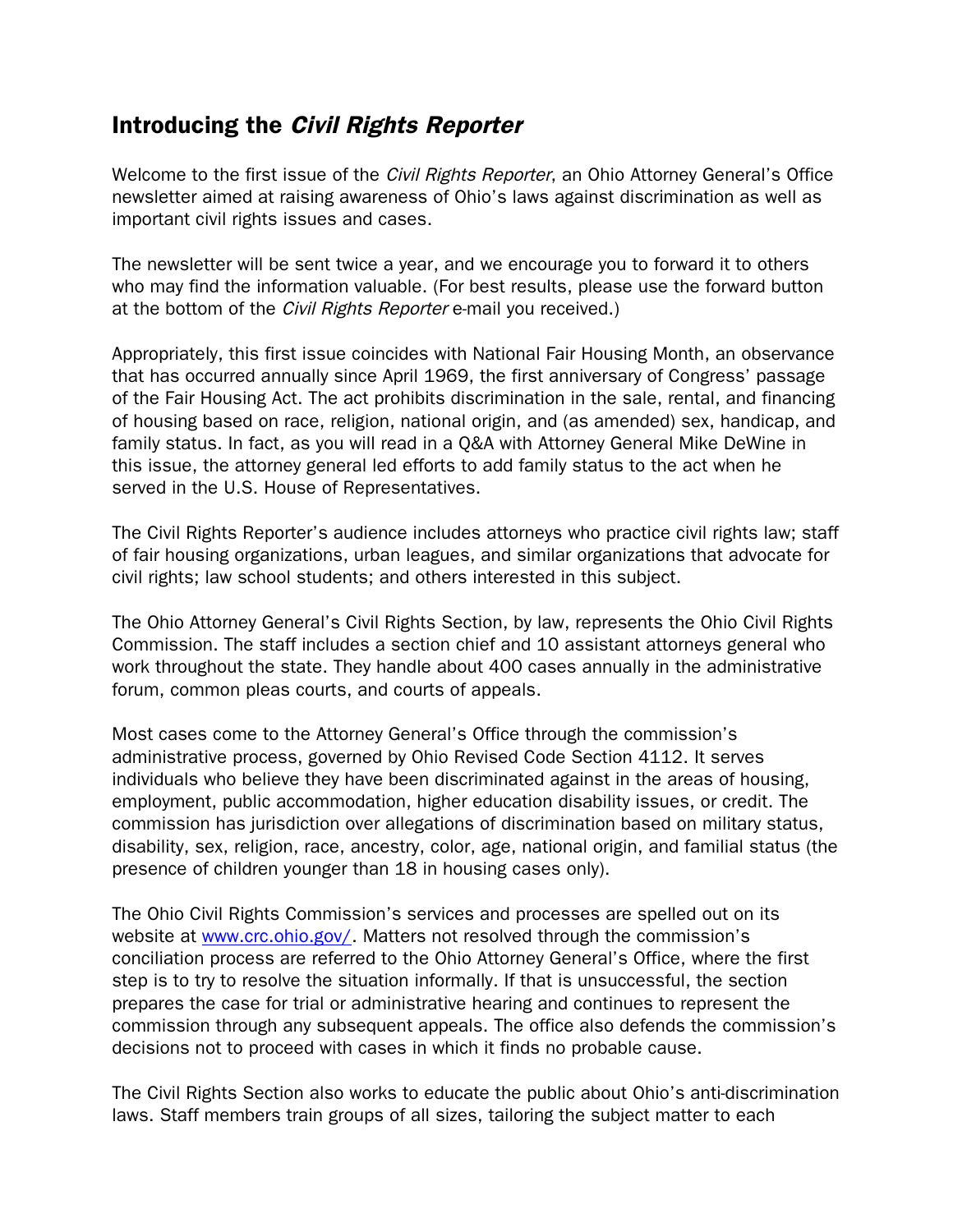audience. Many landlords and employers want to comply with the law, but don't know how and sometimes don't have the resources to determine how to handle a situation. By educating the public on Ohio's laws against discrimination, the Attorney General's Office hopes to encourage voluntary compliance, consistency, and fair access for all Ohioans.

More information and resources, including answers to frequently asked questions, appear at www.OhioAttorneyGeneral.gov/CivilRights. To schedule a training session in your area, contact Civil Rights Section Chief Lori Anthony at Lori.Anthony@OhioAttorneyGeneral.gov or 614-466-7900.

## A conversation with the Attorney General

As the launch of the *Civil Rights Reporter* approached, Ohio Attorney General Mike DeWine discussed civil rights issues in a conversation with Marilyn Tobocman, a principal assistant attorney general in the office's Civil Rights Section. Attorney General DeWine has been involved in civil rights issues throughout his career, primarily during his years in Congress. Tobocman, a civil rights attorney for three decades, has been with the Attorney General's Office for 19 years and was in private practice for 11 years.

**Marilyn Tobocman:** Can you talk about the educational role our office plays in civil rights law?

**Mike DeWine:** Our Civil Rights Section is proactive, and of course, our goal is to have no problems. The way we do that — or at least the way we try to lessen the problems — is to be proactive and educate people. As I tell a lot of different groups, we are here to be of assistance to you. Whether you have a small business or any other enterprise, we want to brief you on all the things you need to be aware of and watch out for.

**Marilyn Tobocman:** Have you had opportunities to do that in past positions?

**Mike DeWine:** Throughout my career, I've dealt with civil rights issues primarily from a legislative point of view. In addition to voting on all the major civil rights legislation during my 20 years in Congress, I served on a working group that Bob Dole put together when he was Majority Leader of the Senate and Bill Clinton was President. There was a big push to totally do away with affirmative action, and we came back and recommended keeping it. We wanted to see whatever problems existed fixed, but we were in favor of the public policies of this country that reach out to be inclusive, which is really all affirmative action is. I'm very proud of having played a major role in preserving policies that try to compensate for and include people who would have been excluded from the pool — whether it's hiring or going to school or whatever it is. I'm also very proud of having taken the lead in advocating for including family status as a protected class under the fair housing law when I was on the House of Representatives' Judiciary Committee. As a father of eight children, I was somewhat informed and obviously concerned about someone being denied housing because they have a bunch of kids.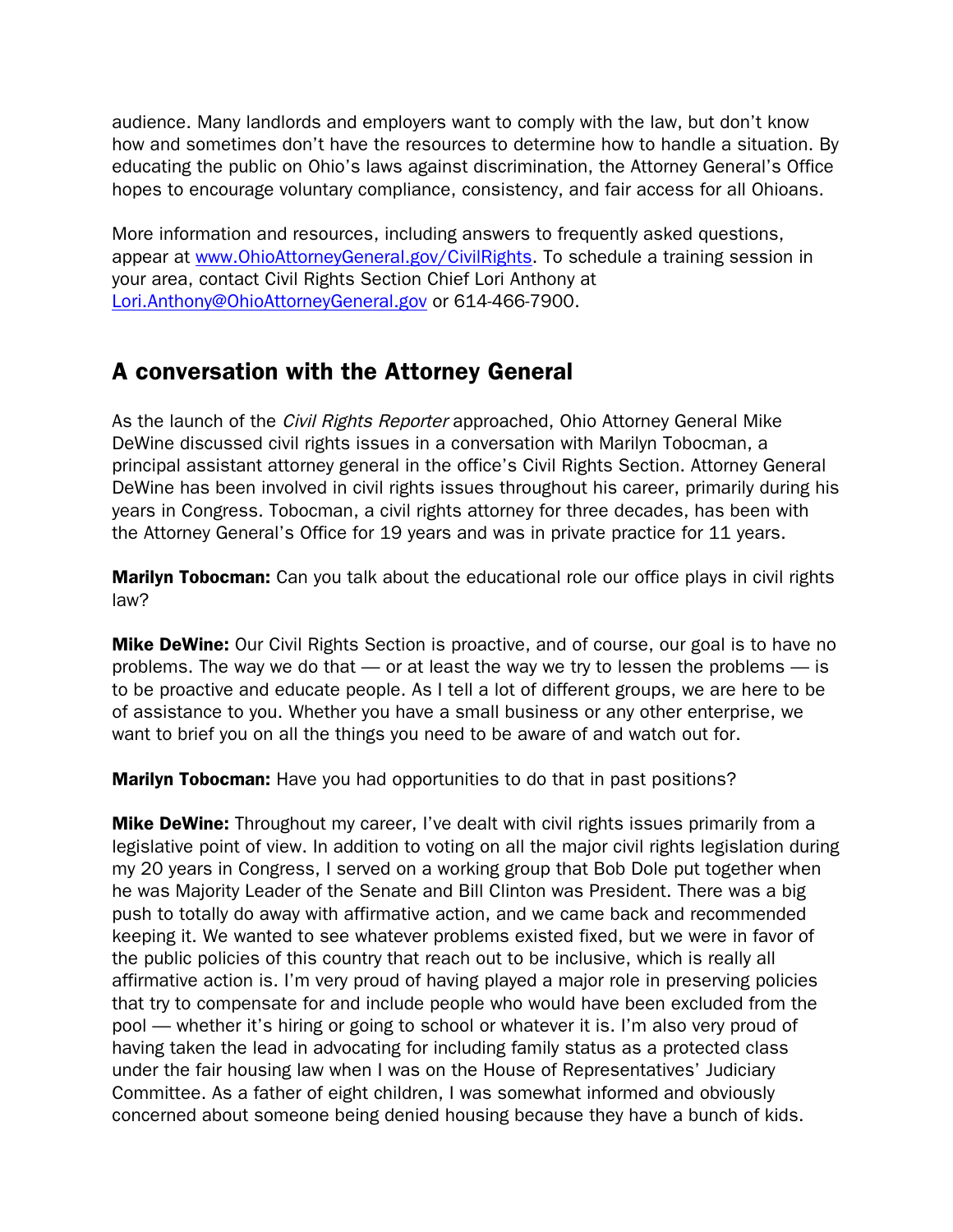**Marilyn Tobocman:** Can you talk about your expectations of the office's Civil Rights Section?

**Mike DeWine:** Well, you know, I think it's pretty easy to describe. It is to do justice and rectify problems and to serve, therefore, as a deterrent. The law is a teacher, and by writing legislation and passing laws, we set that as a standard. And although we are not writing laws, we are enforcing them. The publicity from a case serves as an example. I think our Civil Rights Section accomplishes what it accomplishes by example. We — or the Civil Rights Commission or anybody else — can never catch all forms of discrimination. But we follow the law, we do justice, we set examples, we deter, we prevent, we inform, and we educate.

**Marilyn Tobocman:** How does your office protect Ohio families from a civil rights perspective?

**Mike DeWine:** We should constantly be looking for ways to teach more, to inform more. It's not enough for us to sit back and wait until stuff comes to us (not that we do that). We've got to be proactive. So I've challenged our staff to come to me with ideas about how — in the case of the Civil Rights Section, for instance — we can seek justice, prevent discrimination, do the right thing. How can we better inform? How can we reach the average person out there? And so it's a work in progress. We are not where we need to be, but I think we are doing a good job. There's always room to go higher and do better.

**Marilyn Tobocman:** As a father and grandfather, how do you convey these ideals to your children and grandchildren?

Mike DeWine: Well, in every area, it's not what you tell kids, it's what you do. They observe you. I was fortunate to grow up in a fascinating community, Yellow Springs, Ohio. When I was growing up, Yellow Springs was a very diverse community, much more diverse actually than it is today. The African-American population was probably 30 percent, and many families had been there for 50, 60, 70, 100 years. There was a continuity, which I think was just kind of a neat thing. My grandfather was in the seed business, an entrepreneur. He had a story about one of his partners, a guy by the name of Edwards, who was African-American. And they were partners: They owned some piece of equipment — I can't remember exactly what it was — and they would rent this piece of equipment out. They bought it together, they worked together. It was a partnership. No one thought anything about it, and that was in the 1930s. But at the same time, in many communities, including Yellow Springs, the movie theater was segregated. There were restaurants that African-Americans could not go into, even in this so-called progressive town of Yellow Springs. One controversy that hit the national news, as it should have, was in the early '60s. A guy had a barber shop, and he wouldn't cut African-Americans' hair. It went on and on, and there was picketing and all the things you would expect to happen. Finally, he left town. So, I think growing up in a very diverse community was very beneficial. It shaped how I look at a lot of things.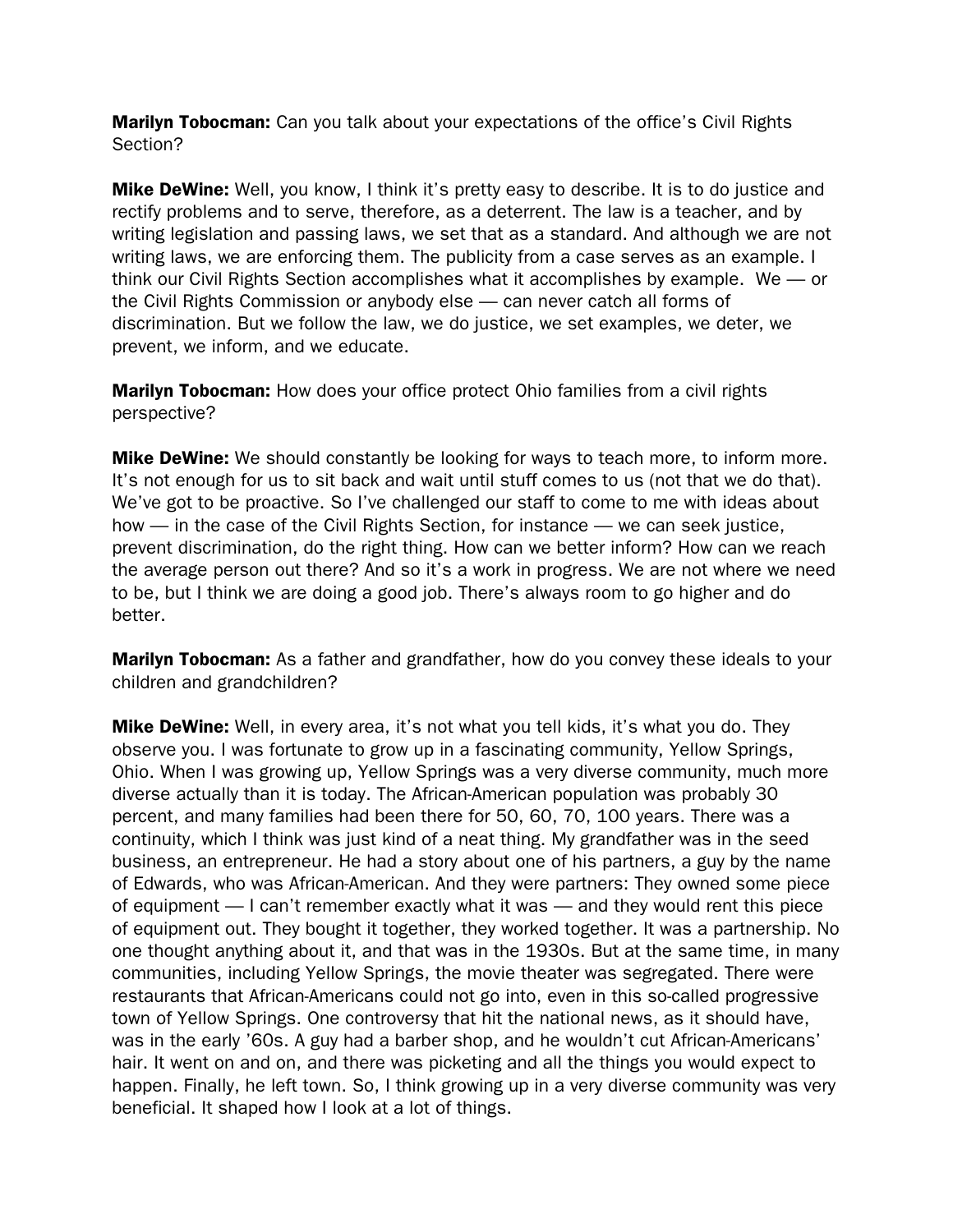## Significant Cases

**Bobo v. United Parcel Service**, U.S. Court of Appeals for the Sixth Circuit, 2012 U.S. App. LEXIS 394 (Jan. 9, 2012)

**Issue:** Does a defendant have the ability to limit a plaintiff's discovery into company records to locate similarly situated individuals in an employment discrimination case based on disparate treatment?

**Summary:** Walleon Bobo is an African-American man who worked as a supervisor at United Parcel Service. He was a military reservist who spent two weeks each year undergoing military training. When Bobo turned in his training orders, his supervisor commented that he would have to choose between the military and UPS.

Bobo trained new drivers and conducted annual daylong safety rides with each employee he supervised. The number of drivers reporting to Bobo is in dispute, with Bobo claiming he supervised 83 drivers to the other supervisors' 40 to 46 drivers. UPS claims the number of people Bobo supervised was less and that the figure of 83 was a clerical error. Bobo also claims his supervisor told him not to approve a female driver candidate.

Bobo's department fell behind in its safety evaluation rides and, in response, reduced the safety rides to half a day but still required the same paperwork. Bobo falsified some of his reports and did not complete the full training sessions with some employees. A complaint led him to admit to violating the UPS Integrity Policy. A group of senior managers reviewed the situation, and Bobo was given the option of resigning or being fired. He chose termination.

**Outcome:** Bobo filed a discrimination suit alleging disparate treatment based on race and military status. The court granted summary judgment in favor of UPS, stating that Bobo had not demonstrated there were any similarly situated individuals who were treated differently. UPS named one individual who resigned after being threatened with termination by the same managers who terminated Bobo for violating the UPS Integrity Policy. The court denied Bobo the opportunity to conduct additional interviews and review UPS files in an attempt to locate other similarly situated employees.

The appeals court reversed the summary judgment, finding there were sufficient factors to raise the possibility of discrimination against Bobo. The court stated that the requirement that all similarly situated employees have the same supervisor was not absolute and defendants could not limit discovery only to the employees it claimed were similarly situated. The plaintiff and the court must be allowed to have input on determining who they think is similarly situated for purposes of a disparate treatment claim. The court also stated that this may be an instance of "cat's paw discrimination" in that even though the managers who terminated Bobo never expressed any discriminatory actions or language toward him, they relied on the statements of Bobo's supervisor in regard to Bobo's violation of the UPS policy. The possibility that the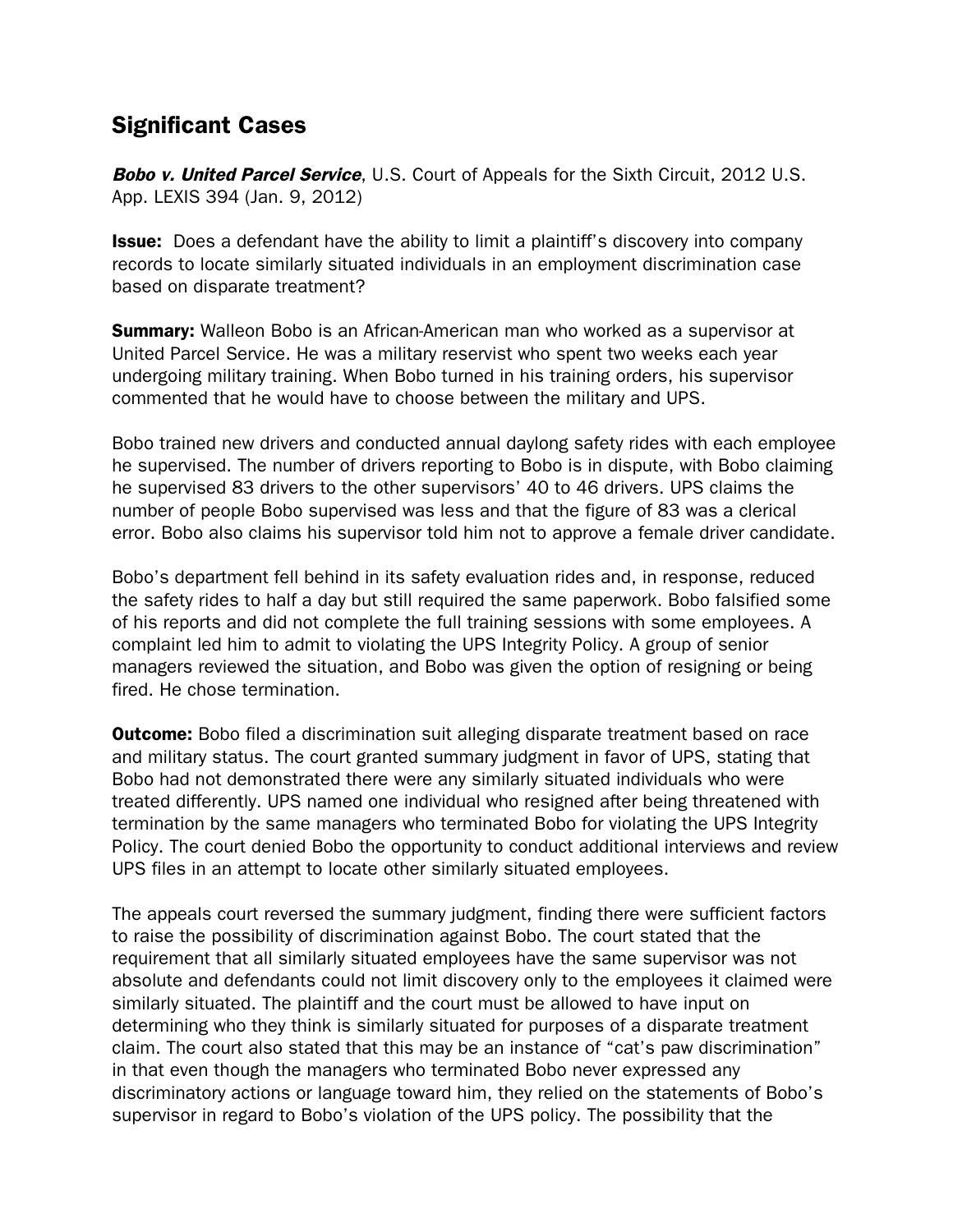supervisor hid his actual reasons for advocating for Bobo's termination opens UPS to the possibility of liability for discrimination. The supervisor may have turned his negative opinion of Bobo's military service into an attempt to have management discharge him for reasons that were not valid.

Legal significance: The selection of similarly situated employees for purposes of demonstrating disparate treatment should be determined on a case-by-case basis. In determining whether other employees' positions are similarly situated, they need only be comparable in the *factors relevant* to the discrimination claim.

Visit the [United States Court of Appeals for the Sixth Circuit](http://www.ca6.uscourts.gov/opinions.pdf/12a0006p-06.pdf) website to view the entire opinion.

Trujillo v. Henniges Automotive Sealing Systems North America, U.S. Court of Appeals for the Sixth Circuit, 2012 U.S. App. LEXIS 17793 (Aug. 20, 2012)

**Issue:** When does an employee's informal statement to a human relations vice president make the employee's subsequent termination unlawful retaliatory conduct?

**Summary:** Scott Trujillo was the director of global finance for Henniges Automotive Sealing Systems. After a July conference call with senior management of the Henniges plant in Guadalajara, Mexico, Larry Rollins, the vice president of operations, referred to the Mexican plant employees as "those f\*\*\*ing wetbacks." Trujillo confronted Rollins in a lighthearted way, and he appeared very embarrassed and apologetic. The following September, during a dinner with other Henniges' executives, Trujillo suggested that the intimidating style of a Henniges employee was unnerving to the Latin American employees of the Mexican plant. Rollins interrupted Trujillo, saying, "F\*\*\* that cultural bulls\*\*t" and characterized the Mexican plant employees as "f\*\*\*in' worthless." Trujillo spoke to Henniges' vice president of human relations, Geri Gasperut, who was present for Rollins' statement, suggesting that such comments had been made more than once and were "inappropriate or derogatory things about other races." Gasperut was present a week later when Trujillo was fired because he was not "a good fit."

**Outcome:** The appellate court in reversing the lower court's grant of summary judgment held that to establish a case of retaliation under Title VII, several factors are required: A terminated employee must show he engaged in protected activity; the employer knew of the exercise of the protected right; an adverse employment action was subsequently taken against the employee; and there was a causal connection between the protected activity and the adverse employment action. The court noted that advocating for members of a protected class as opposed to oneself is protected activity for purposes of unlawful retaliation. The court, however, determined that Trujillo's confrontation of Rollins regarding the first comment was not such a complaint because he did not communicate to Rollins that he was offended by the "wetback" comment. Therefore, it did not constitute an act of "opposition" to discrimination and would not be considered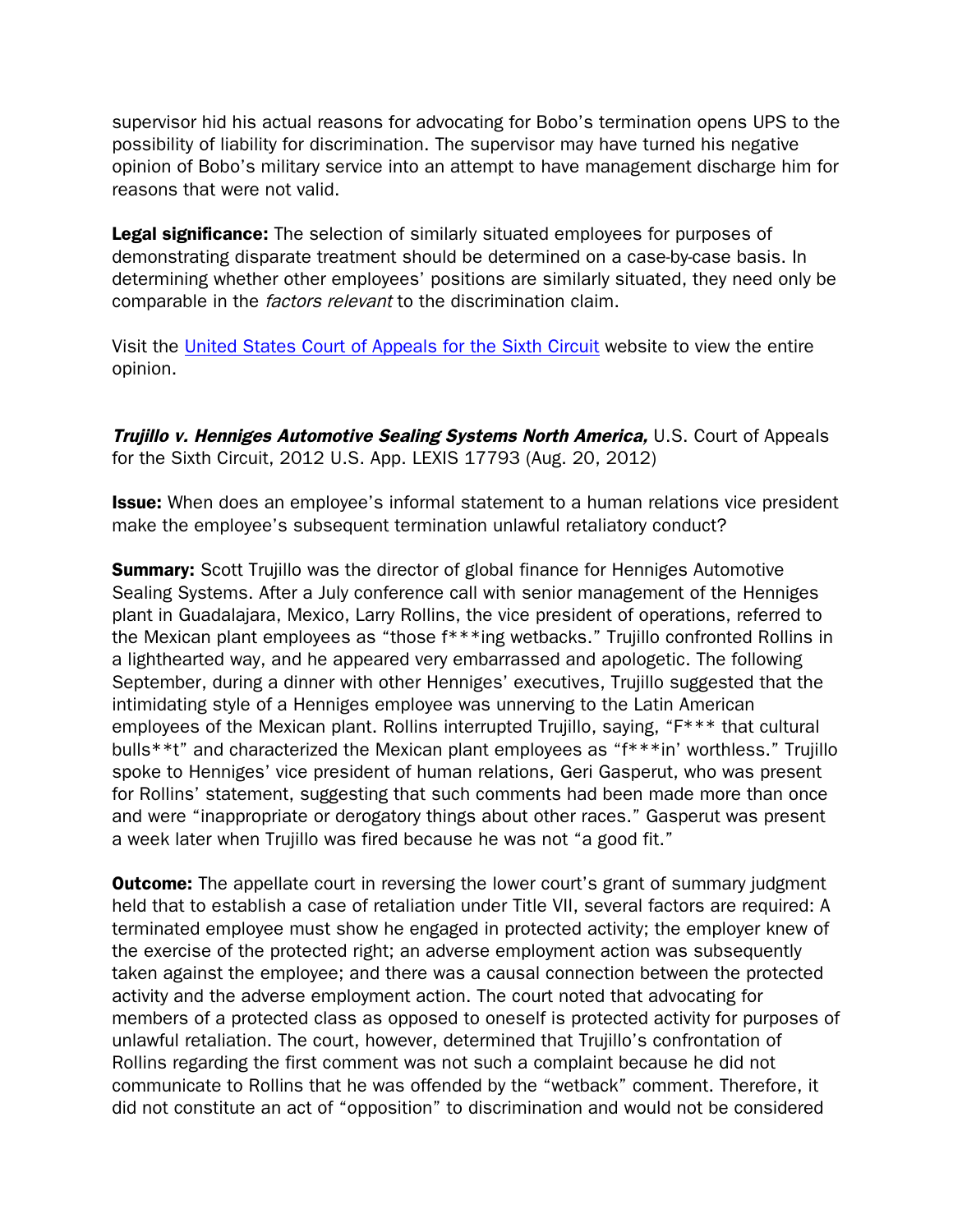protected activity under the court's previous decisions interpreting Title VII of the Civil Rights Act.

The court, however, did find that Trujillo's second communication to Gasperut was "opposition" to the alleged racial character of Rollins' comments because the comments themselves were unlawful employment practices to the extent that they created a hostile work environment.

Legal significance: For purposes of unlawful retaliation, it is irrelevant whether the discriminatory statements are directed toward the race or national origin of the person complaining or are directed toward others. Conduct producing a hostile environment based on a protected class is an unlawful employment practice and those who complain about it are protected from an adverse employment action that can be traced to any such complaint.

Visit the United States [Court of Appeals for the Sixth Circuit](http://www.ca6.uscourts.gov/opinions.pdf/12a0919n-06.pdf) website to view the entire opinion.

Warden v. Ohio Department of Natural Resources, Ohio Court of Claims, 2012 Ohio Misc. LEXIS 109 (April 9, 2012)

**Issues:** Does a policy that prohibits a retired former employee from being rehired into the same or similar position have a disparate impact based on age where the employer is unable to demonstrate that its actions were based upon a reasonable factor other than age?

**Summary:** Richard Warden is an engineer who worked for the Ohio Department of Natural Resources (ODNR) for 29.5 years as an Engineer 4 in the Mineral Resources Management Division. In 2006, Warden accepted a two-year buyout and retired with 31.5 years of service. At the time of his retirement he was making \$79,000. Following his retirement, legislation was passed requiring ODNR to prepare cost estimates for reclaiming coal mining sites. ODNR asked Warden if he would do the estimates on a 1000-hour yearly contract. Warden successfully did the estimates and was granted three additional contracts. In 2009, ODNR decided to create a full-time Natural Resources 3 position to do the estimates and asked Warden to apply. He submitted his application, was interviewed, and was determined to be the most qualified.

Unbeknownst to Warden, ODNR established a policy prohibiting a retired former employee from being rehired in the same or similar position. This policy was based on the director's belief that "double-dipping" creates "distrust with the public." According to the director, when a public servant retires, the public expects that perso n to leave the position. Previously, ODNR allowed one of its recently retired employees to become a deputy chief despite his having retired from a similar position. There, ODNR explained that exceptional circumstances necessitated the hiring because newly enacted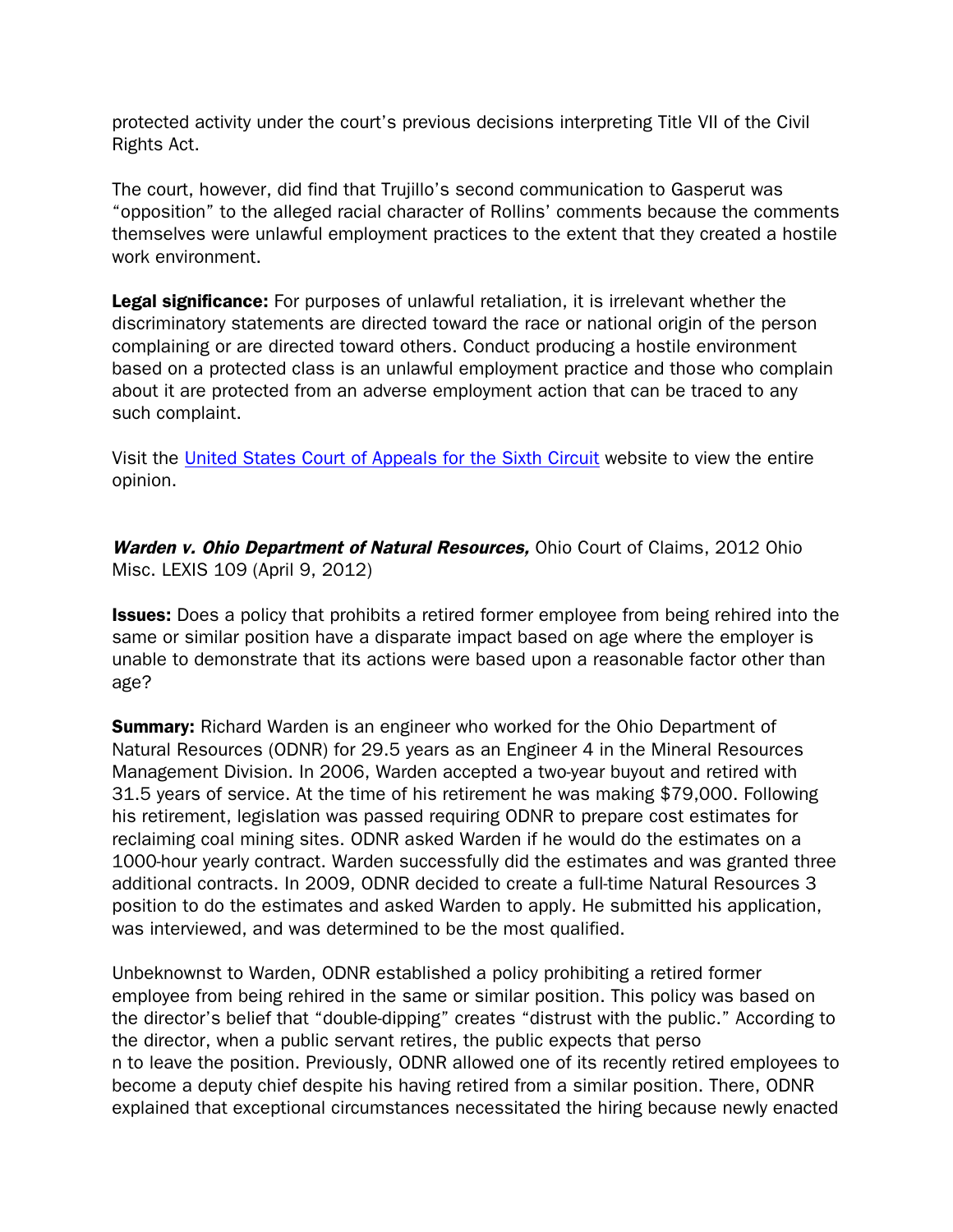legislation required additional inspectors and a new regulatory structure in the oil and gas industry, and he had the expertise to oversee the development of the new regulatory structure and to ensure that it met public safety requirements.

Pursuant to the policy, Warden, 54, was not given the position and Jared Knerr, 39, was hired. Everyone acknowledged that Warden scored highest on the interview, and that Knerr scored third. Everyone also acknowledged that it would require six to twelve months of training for an individual to reach the same level of proficiency as Warden and that not hiring him made the division less productive. Finally, everyone agreed that Warden would only be receiving \$58,000 in the Natural Resources 3 position whereas previously he was making \$79,000 so in this situation Warden's "double-dipping" saved the department money.

**Outcome:** Warden sued ODNR for age discrimination based upon disparate treatment and disparate impact. The court found ODNR's desire to avoid "double-dipping" was a legitimate non-discriminatory reason for not awarding him the position under his disparate treatment claim. But it held that this policy, which was obviously based on age because people under 40 cannot retire, had a disparate impact on individuals over 40. Under the disparate impact claim, an employer can overcome a claim of age discrimination by showing it had a reasonable factor other than age for its decision. In this case, the "double-dipping" would have allowed the most qualified applicant to get the job and saved the department money. This, coupled with the fact that ODNR had already violated its own policy with no adverse effect, led the court to conclude that it failed to provide proof that the policy promotes public trust and thus failed to demonstrate that its actions were based upon a reasonable factor other than age.

**Legal significance:** The court held where a policy is obviously based on age the employer must produce concrete evidence that its actions were based upon a reasonable factor other than age.

Visit the [Ohio Court of Claims](http://www.supremecourt.ohio.gov/rod/docs/pdf/13/2012/2012-ohio-3854.pdf) website to view the entire opinion.

Kroll v. White Lake Ambulance Authority, U.S. Court of Appeals for the Sixth Circuit, 2012 U.S. App. LEXIS 17727 (Aug. 22, 2012)

**Issue:** Is employer ordered counseling a medical appointment and therefore restricted by the Americans with Disabilities Act (42 USC 12112(d)(4)(A)) which does not allow employers to compel employees to submit to medical examination except in specific circumstances?

**Summary:** Emily Kroll was employed as an emergency medical technician by the White Lake Ambulance Authority. She was well-regarded by her co-workers until she became romantically involved with a fellow employee at which time complaints were lodged against her with her supervisor and the office manager. The office manager requested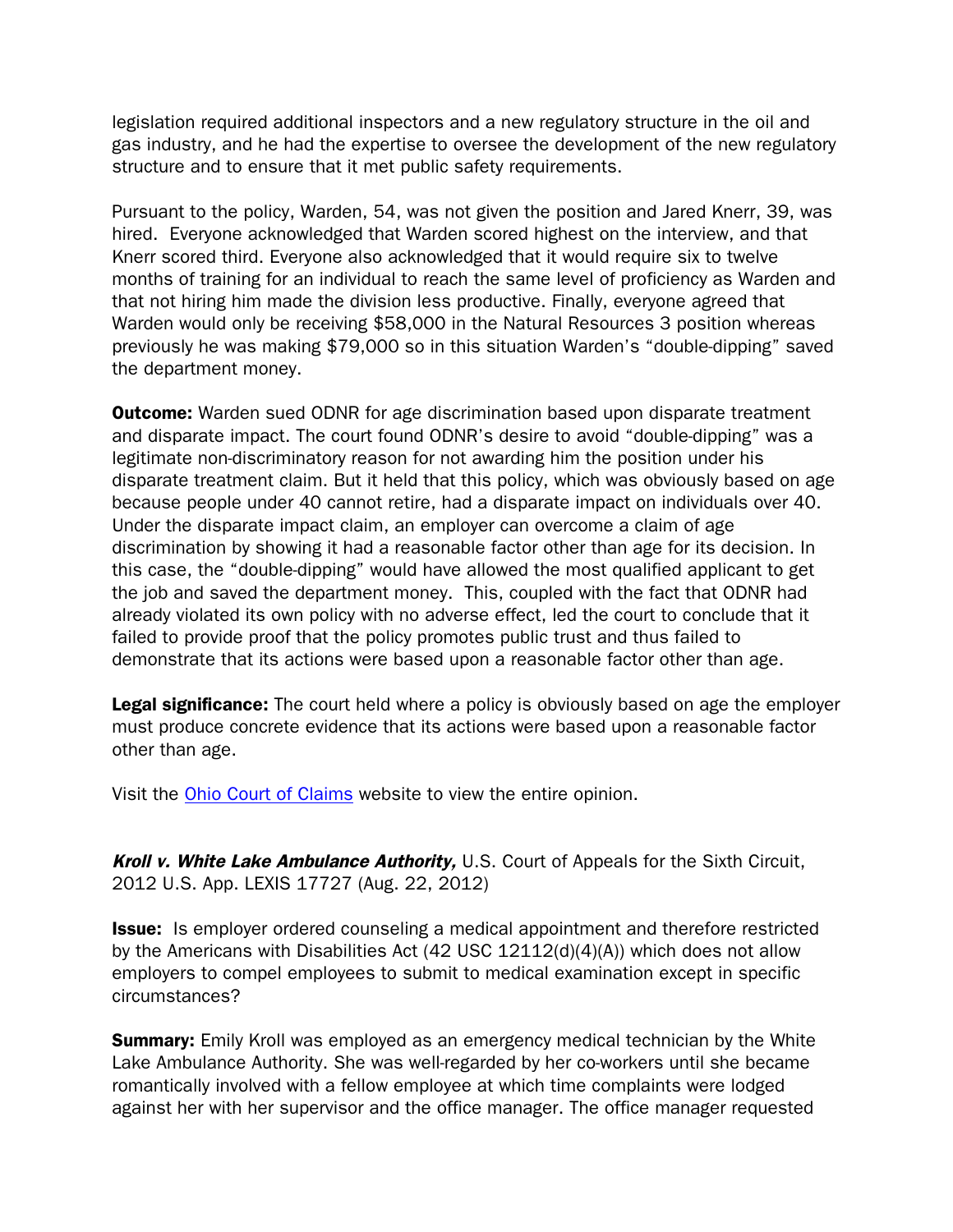she seek counseling. There is some question as to whether the possibility of financial assistance from the Red Cross to pay for the counseling was mentioned and to whom Kroll was referred. After a subsequent dispute between Kroll and another employee, the counseling request was changed to a requirement of her continued employment. Kroll informed her supervisor that she would not attend counseling and left the company. Later, Kroll claimed it was the cost that prevented her from undergoing counseling.

**Outcome:** Kroll filed a complaint with the U.S. Equal Employment Opportunity Commission alleging ADA violations, was issued a right to sue letter, and filed suit. Summary judgment was awarded to her employer because the court concluded it did not intend the counseling to be considered medical. The appeals court directed that the employer's intent alone did not determine whether counseling, tests, or appointments are medical in nature. An EEOC Enforcement Guidance, while not binding law, is considered by the courts to be a persuasive authority. The guidance offers a seven-part test to determine whether an appointment is medical. The appeals court reviewed the counseling requirement in light of the seven-part test and found it to be medical in nature. Based on this finding, the case was remanded to the lower court to resolve whether it fell into one of the ADA exceptions that allowed employers to require medical treatment.

**Legal significance:** Counseling is a medical appointment and the determination as to whether it can be required for employment is dependent on whether it is "job related" and consistent with a "business necessity" as described in the ADA.

Visit the [United States Court of Appeals for the Sixth Circuit](http://www.google.com/url?sa=t&rct=j&q=kroll v. white lake ambulance authority&source=web&cd=1&sqi=2&ved=0CDMQFjAA&url=http%3A%2F%2Fwww.ca6.uscourts.gov%2Fopinions.pdf%2F12a0276p-06.pdf&ei=NbYnUZH4IdOC0QGS1ICABw&usg=AFQjCNG67mS80a43Y1lbOPUU3dlrdgjW3A) website to view the entire opinion.

Hidden Village v. City of Lakewood, Ohio, U.S. District Court for the Northern District of Ohio, 2012 U.S. Dist. LEXIS 46589 (Mar. 30, 2012)

**Issue:** Do the provisions of the Fair Housing Act *only* provide legal protection against acts that have made housing unavailable or resulted in the denial of housing to a protected class?

**Summary:** Hidden Village is the owner and manager of apartments located on the eastern border of Lakewood, adjoining Cleveland. Two buildings of the complex's four buildings are occupied by the Lutheran Metropolitan Ministries' Youth Re-Entry Program (YRP). YRP seeks to prepare young adults ages 16 to 21 for independent living after they leave foster care or are released from the juvenile correction system. The two buildings provided supervised and cluster-site living arrangements while offering instruction on topics such as anger management, banking, and navigating the apartment rental market. On average, 80 percent of the clientele are African-Americans.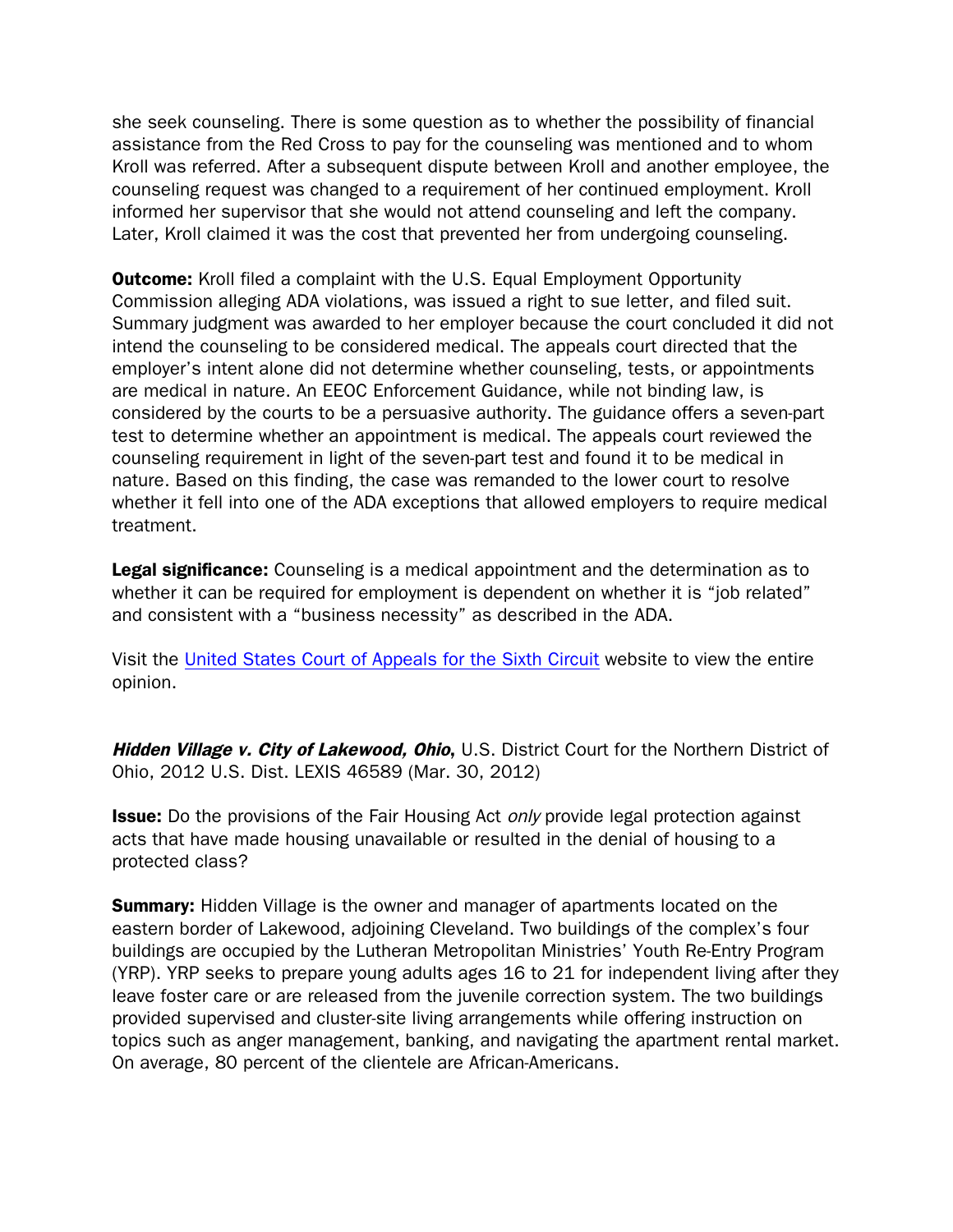YRP's relocation to Lakewood was preceded by a meeting with city officials, whose initial response was that the YRP occupancy constituted an institutional use prohibited by code. YRP's legal counsel disagreed. The relocation occurred in April 2006, and by May, the Building Commission gave Hidden Village a month to remove the "unpermitted use." YRP's appeal to the Planning Commission resulted in a unanimous decision overruling the Building Commission's determination.

Subsequently, the Lakewood Police Department ordered its officers to document any contacts with the 27 YRP residents and recommended that citations be issued or arrests made for any on or off-site violations. In February 2007, Lakewood's mayor sent a letter expressing concern about the YRP move, noting that police intervention had more than doubled since its relocation. The letter warned of the mayor's intent to seek the program's removal from Lakewood. In May 2007, during a meeting with YRP, a police department representative asked if YRP would leave the Hidden Village Apartments. Six days later, members of the Lakewood fire, police, and health departments attempted an impromptu inspection of Hidden Village to verify that all health and safety issues were properly addressed. In response, Hidden Village's counsel informed the city that future warrantless searches would not be tolerated. A subsequent inspection by the state and city fire inspectors, again without a warrant, was attempted and when asked to leave, they promised to return with a warrant. In July, Hidden Village owners were cited for failing to maintain a hedge at a three-foot height even though the hedge had been at a four-foot height for a decade.

**Outcome:** The court ruled that the Fair Housing Act was not limited to discriminatory conduct at the time of the acquisition of housing and applies with equal force to subsequent conduct that interferes with the occupants' use and enjoyment of the housing opportunities.

Legal significance: The court declared that a post-acquisition claim of harassment is actionable under the Fair Housing Act, even where no actual or constructive eviction has occurred, thereby rejecting the Fifth and Seventh Circuits' decisions.

Visit [Hidden Village v. City of Lakewood summary on Google Scholar](http://scholar.google.com/scholar_case?case=1873875399834312481&q=867+F.Supp.+2d+920&hl=en&as_sdt=2,36) to view the entire opinion.

Crider v. University of Tennessee, Knoxville, U.S. Court of Appeals for the Sixth Circuit, 2012 U.S. App. LEXIS 15444 (July 23, 2012)

**Issues:** Can an individual with a sincerely held religious belief ask for her Sabbath off every week as a reasonable accommodation when her co-workers are claiming that this creates an undue hardship on them?

**Summary:** Kimberly Crider is a Seventh Day Adventist who worked for the University of Tennessee as a Programs Abroad Coordinator. Crider's job duties included attending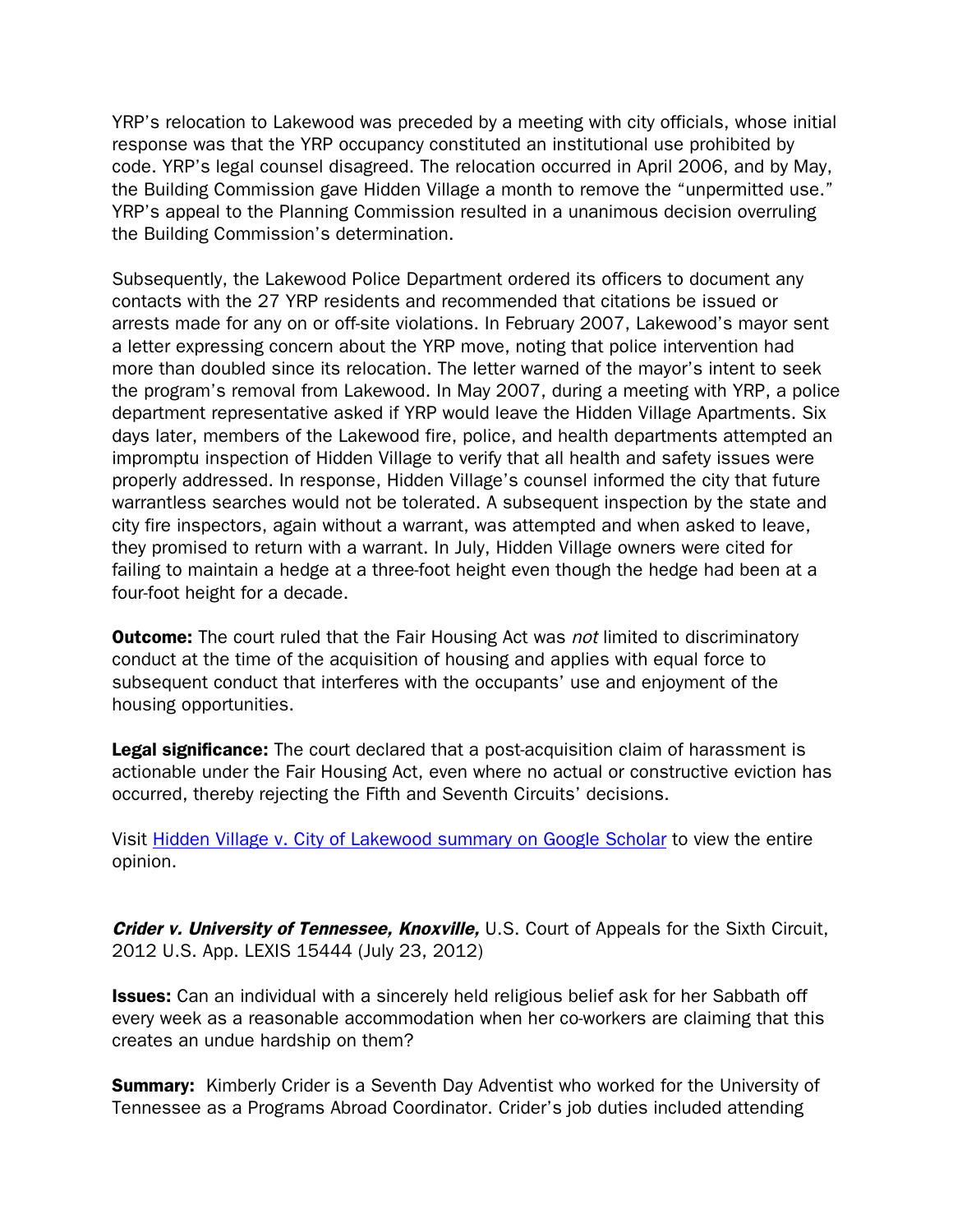conferences, traveling internationally, and monitoring an emergency cell phone on a rotating basis, including on weekends, with several other coordinators. The emergency phone was activated so students studying abroad could reach a coordinator in an emergency. Because a student's file might need to be accessed during an emergency, the coordinator with monitoring duties was required to stay in Knoxville while in possession of the phone. During her employment, there were three coordinators who shared responsibility for carrying the emergency cell phone on a rotating basis at all times, including off-hours and weekends.

Shortly after beginning her employment, Crider told her employer that her religion prohibited her from working from sundown on Friday until sundown on Saturday. She asked that she be given the accommodation of not having to work during her Sabbath and in particular that she not be required to have the emergency cell phone during this period of time. When the university failed to offer her any accommodation, she suggested a schedule shift with her co-workers: They would carry the cell phone during her Sabbath, and she would carry it more during the rest of the week. Her co-workers rejected the idea, saying that having to carry the cell phone every other weekend would be too burdensome since they could not travel or "disengage" from work. One of her coworkers threatened to quit. The university rejected the accommodation, claiming it created an undue hardship. Crider proposed several other accommodations, including having her supervisor or some other departmental staff carry the cell phone from sundown on Friday to sundown on Saturday or having any emergency calls forwarded to the campus police. These accommodations were rejected, and the university terminated Crider after determining that she was unable to fulfill her job duties.

The lower court granted summary judgment after determining Crider's request that her co-workers carry the cell phone during her Sabbath while she carried it for additional hours during the week would have created an undue hardship for her co-workers.

**Outcome:** The Court of Appeals, in reversing the decision, found that the mere grumblings of co-workers was not enough to show an undue hardship on the employer's part. The court noted, "Title VII does not exempt accommodation which creates undue hardship on the *employees*; it requires reasonable accommodation 'without undue hardship on the conduct of the employer's business.' The court further noted 'objections and complaints of fellow employees, in and of themselves, do not constitute undue hardship in the conduct of an employer's business,' noting that 'undue hardship is something greater than hardship, and an employer does not sustain his burden of proof merely by showing that an accommodation would be bothersome to administer or disruptive of the operating routine.'"

**Legal significance:** The Sixth Circuit held that an employer must show objective evidence that granting a religious accommodation will cause its business to suffer an undue hardship and a co-worker's threat of quitting if forced to be on call every other week instead of once every three weeks was not sufficient to meet its burden.